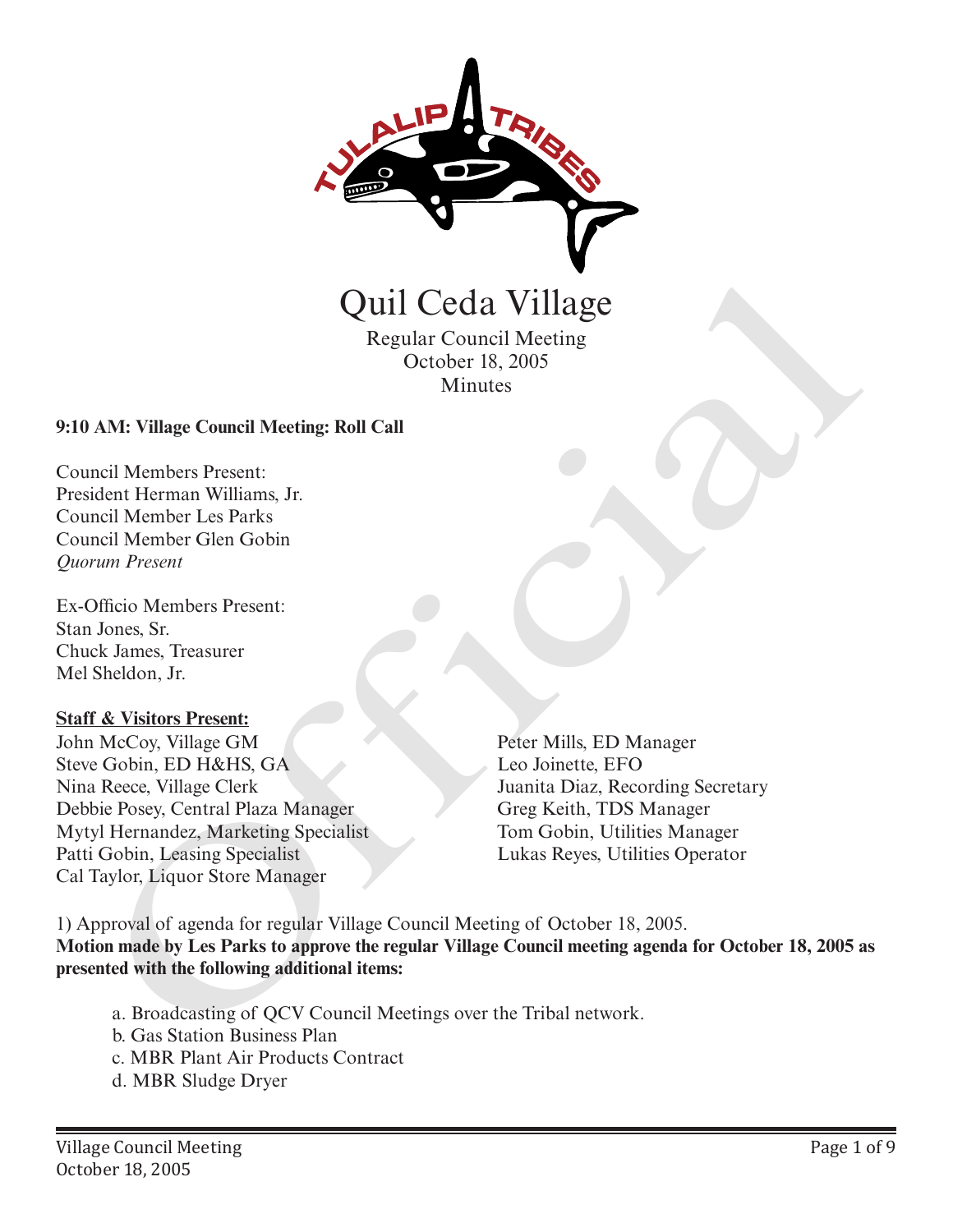Seconded Questions: When do the minutes come? Yesterday. Council would like them delivered earlier so they can be read before the meeting. 3 For 0 Against Motion carried

2) Approval of minutes for regular Village Council Meeting of September 21, 2005. **Motion made by Les Parks to approve the regular Village Council meeting minutes as presented with amendments.** 

Seconded Questions: When did the minutes come out? Yesterday. Council requests minutes earlier for their review prior to the Council meeting. 3 For 0 Against Motion carried

## **Tulalip Data Services Department**

3) Request for Out of State Travel for Greg Keith Discussion: John McCoy, Herman Williams, Jr.; Greg Keith; Glen Gobin

Staff would like to attend training on the InterAct Systems in Lithonia, GA. Is QCV's budget going to pay for this? No, TDS's budget will. This training is to support the tribal police administrative computer system, server and overall connection for 911. Tribal police are sending one of their dispatchers. TDS will send a tribal member at a later date. The current system has been in place for several months and the technical support from the manufacturer will end soon. TDS will be taking over those responsibilities. not mande by Les Parks to approve the regular vitage Council meeting minutes as presented with<br>adments.<br>
Indeed<br>
included internal meeting.<br>
The Council meeting and the minutes come out? Yesterday. Council requests minutes

**Motion made by Les Parks to approve the out of state training request for Greg Keith to attend the InterAct System/Tulalip Computer-Aided Dispatch training in Lithonia, GA from November 7-11, 2005 at a cost of \$1,959.62 to come from the TDS training budget.**

Seconded Questions: 3 For 0 Against Motion carried

# **Quil Ceda Village**

4) Out of State Travel Request for John McCoy Discussion: John McCoy; Glen Gobin

**Motion made by Glen Gobin to approve the out of state travel request for John McCoy to attend the Panel on Mental Health Adolescents in Los Angeles, CA, November 5- 7, 2005, sponsored by the Dellums Commision, and then on to Washington, DC, November 7-10, 2005 for the NCSL Nuclear Waste Disposal Conference at a cost of \$2,175.46 to come from the Governmental Affairs budget to be reimbursement from the Dellums Commission and National Congress of State Legislators.**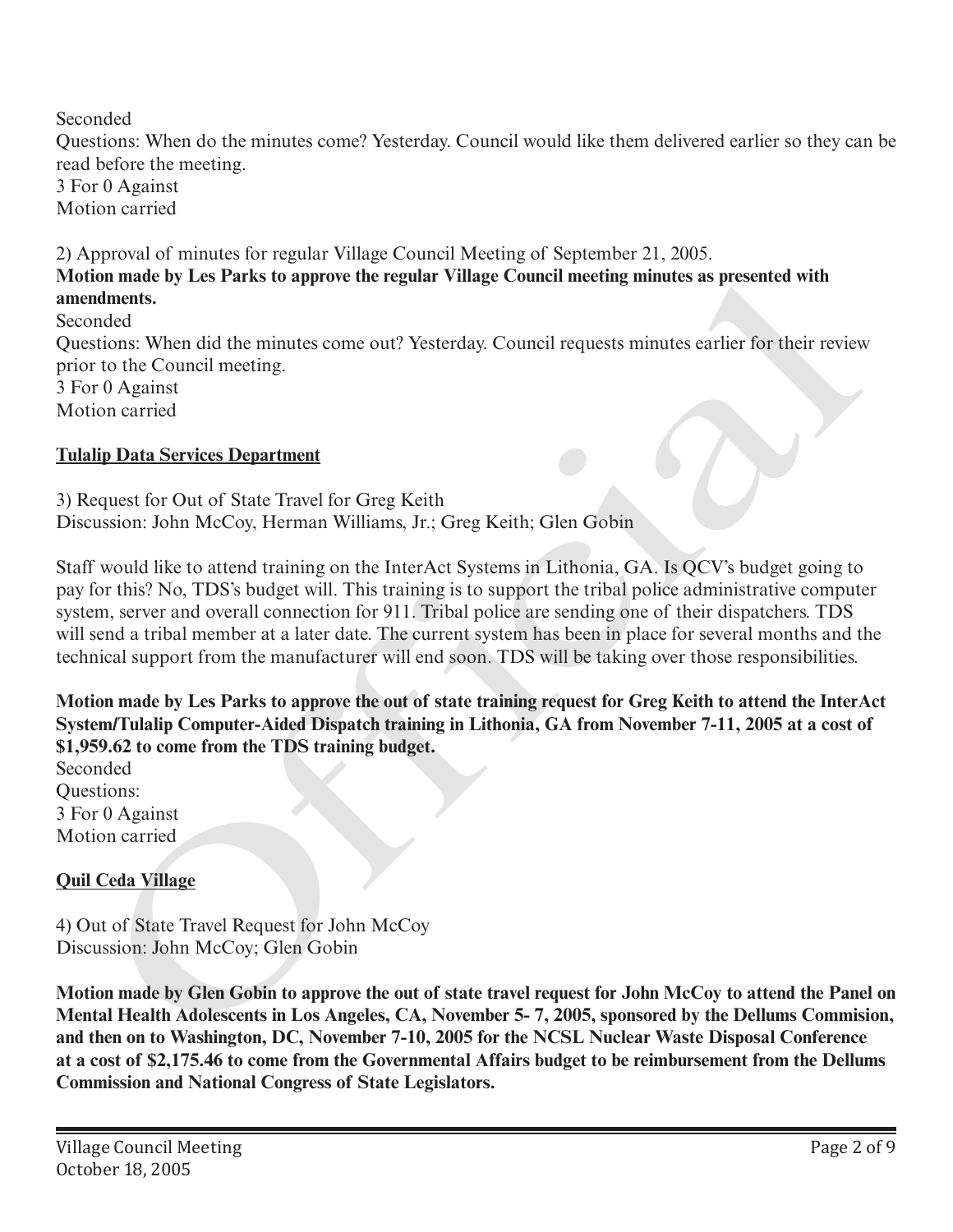Seconded

Questions: Is this a conflict to support travel for a staff member who is also a state representative. How is the Village reimbursed and who tracks it to make sure? The State EthicsBoard has been consulted and it is not a conflict of interest. All expense will be reimbursed by the Dellums Commission and NCSL. Staff will prepare a report for the Council to show that this money has been refunded and placed back into the travel budget.

3 For 0 Against Motion carried

5) Out of State Travel Request for John McCoy

**Motion made by Glen Gobin to approve the out of state travel request for John McCoy to attend the NCSL Tribal State Relations in San Francisco, CA, November 17-19, 2005, at an estimated cost of \$920.36, to come from the Governmental Affairs budget and to be reimbursed by NCSL.** Seconded

Questions: 3 For 0 Against Motion carried

6) Web cast of Quil Ceda Village Council Meeting A. Utilities Services Agreement Discussion: John McCoy

Staff is asking that the Council consider broadcasting the Village Council meetings on the Tribal Cable Channel. This issue was brought up at a general council meeting and has not been implemented. This could also be on the governmental website. Council is not in favor of doing this at this time.

7) Gas Station Business Plan

Discussion: Peter Mills; Glen Gobin; Les Parks; Debbie Posey; Chuck James; Patti Gobin

In August the BOD and Business Committee discussed a gas station for the reservation. In the September BOD meeting they discussed and passed a business plan for a gas station. Council would like to seek guidance for the project. How much will this project make? Staff will need to provide Council with an overall evaluation of what a convenience store with a fueling station would cost to build, maintain and what the potential income would be. Will the tribe be able to work within its existing State compact regarding motor fuels? An evaluation of competition for the local area needs to be done, also. Technology exists that allow tribal members to swipe their enrollment cards at the pump. Is the tribe going to look into this? What part of the tax can the Village hold? That varies. If it is purchased within the state, the tax falls on the distributor and is collected before it gets to the reservation. The state tax is currently 31 cents a gallon and the Federal tax is 18 cents a gallon. If the gas is purchased out of the state, only the Federal tax would apply but shipping costs increase. Several additional studies needed such as looking at the current compact the tribe has with the state and what affect this could have on the local environment. Council would like to have our attorney provide the Village with legal advice on this area before the business plan proceeds too far. on carried<br>at of State Travel Request for John McCoy<br>or on made by Glen Gobin to approve the out of state travel request for John McCoy to attend the NCS<br>or on made by Glen Gobin to approve the out of state travel request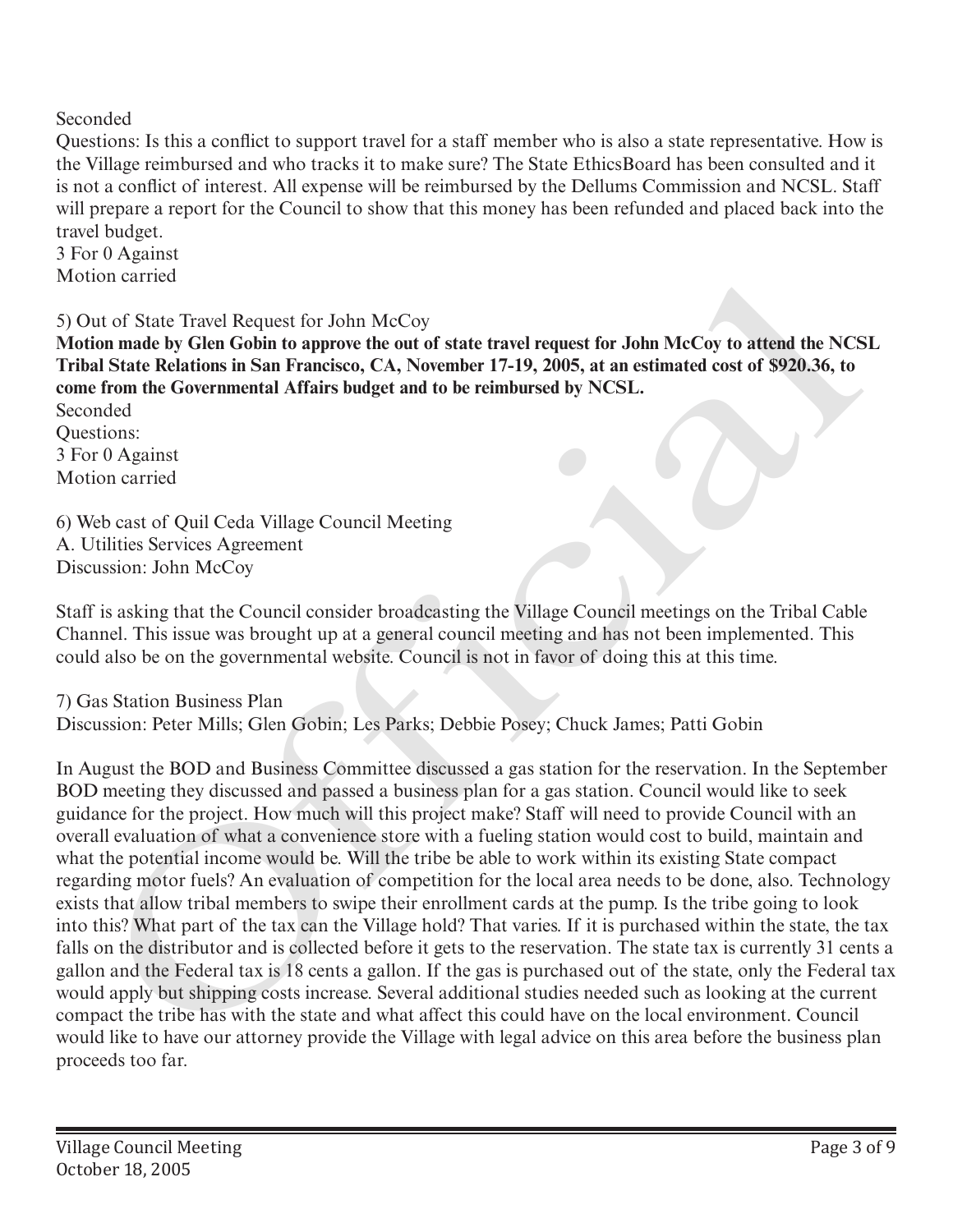## **Quil Ceda Village Finance Department**

8) Checking Account for Governmental Affairs & Special Projects via Resolution #2005-020. Discussion: John McCoy; Les Parks; Steve Gobin

Special Projects and Governmental Affairs have been transferred under the management of QCV. Has the Tribal Treasurer been involved in the discussion. Yes, in the tribal Board of Directors meeting this was discussed and the Treasurer was in agreement. The funding is just being transferred from TTT to QCV for consistency in departmental management.

**Motion made by Les to approve Resolution No. 2005-020 which establishes a checking account within Quil Ceda Village for operational budget of Government Affairs and Special Projects.**

Seconded **Ouestions** 3 For 0 Against Motion carried

## **Quil Ceda Village Utilities Department**

9) Out of State Travel Request for Tom Gobin Discussion: Tom Gobin

Staff is going back to retest for his Group four and learn more about compliance issues with EPA. The Village separated its utilities operations from the Tulalip Tribes Utilities. It is responsible for monitoring its own water quality and preparing reports to EPA.

**Motion made by Les Parks to approve the out of state travel request for Tom Gobin to attend the Tribal Utilities Safe Drinking Water Act Compliance Issues Course held in Las Vegas, NV, from November 1-4,2005 at a cost of \$1,350.20 to come from the QCV Utilities training budget.** Seconded

Questions 2 For 0 Against 1 Abstain (Glen Gobin, brother) Motion carried

## 10) Air Products Contract

Discussion: Tom Gobin, Glen Gobin, Steve Gobin; Les Parks; Herman Williams, Jr.; Lukas Reyes; John McCoy; Stan Jones, Sr.; Peter Mills

Staff is looking at different ways to upgrade and utilize the MBR basins and reduce costs associated with wasting the sludge. I have prepared a handout from Air Products. They would like to install this product for a trial period. If it helps provide more oxygen and decreases the overall solids, it could provide a potential savings of \$1.2 million by eliminating the need to bring on the third membrane. The cost over 3 months is estimated at \$30,000. Staff thinks they can reduce or even eliminate this cost. This MBR plant has been showcased by the designers and builders. Staff has provided many tours to their potential issed and the freature was in agreement. The funding is just being transferred from 11116 QCV<br>isticucy in departmental management.<br>
in made by Les to approve Resolution No. 2005-020 which establishes a checking account wit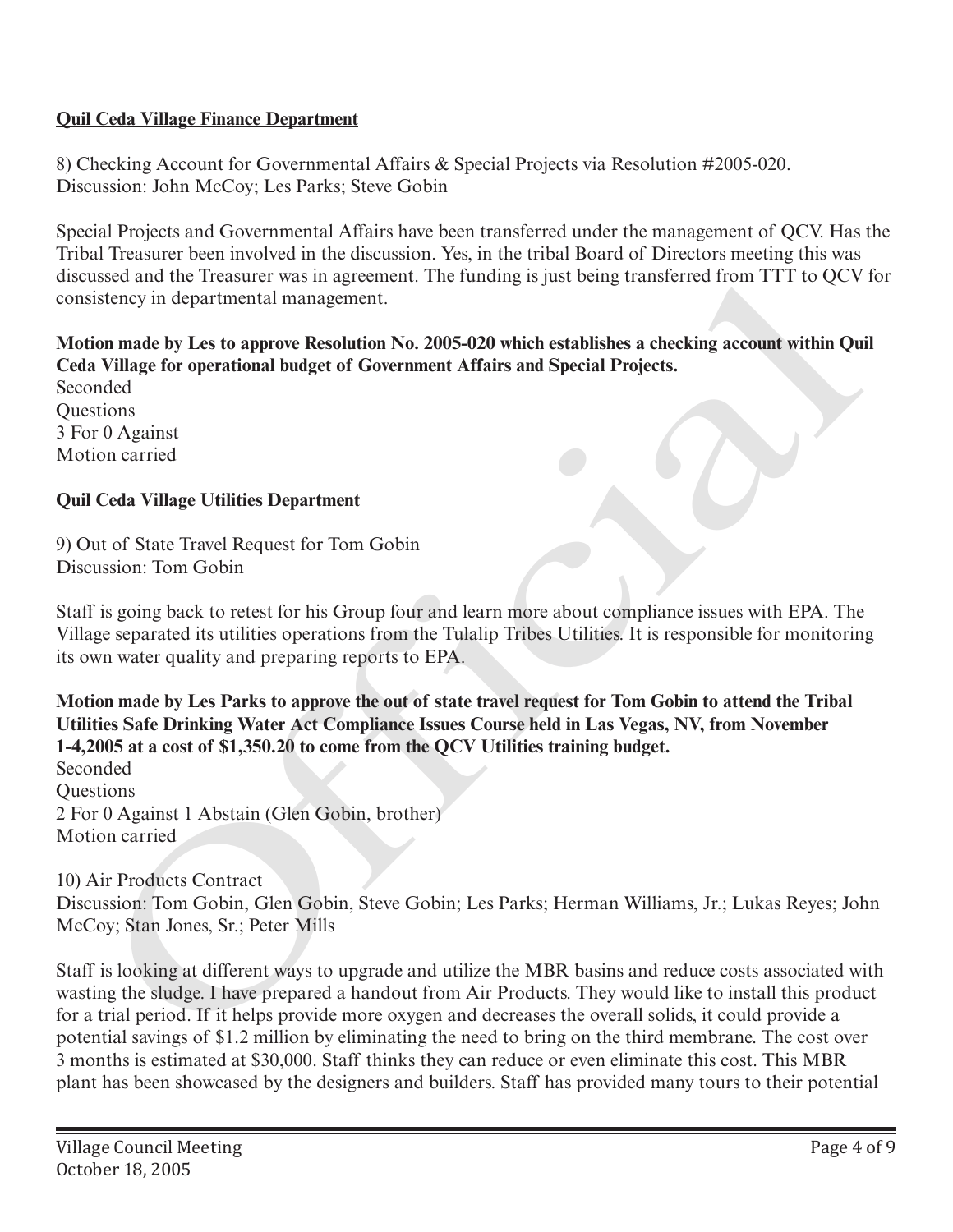customers. This plant is the first of its size in the entire nation. Staff is asking for the total price for three months. It can potentially increase the capacity of the plant. The contract talks about risk. What is the potential risk to the Village if it uses this product. If we don't use the product the oxygen levels will stay low and will continue to incur high costs to haul the sludge. The utility is walking a fine line with the current air level. This product would help to keep the air level out of the neg. The \$30,000 would be used toward the overall purchase price of \$121,000. Define the \$1,500 per day on-site cost they are adding to a product that only cost \$150 a day to use. Staff will negotiate this with the company. This company is originally from England and now they have an office in the United States. Staff is asking for monies from the tax account to be set aside to pay for this. Are there any potential issues with the head space? What about the spark arresters? Are they already installed? Everything is on an electrical system. Staff doesn't see any risk factors in this area. A Snohomish County Council member recently pointed to the success of this plant at Tulalip. The Village and Tulalip should be proud of this plant. The State of Washington is looking at plants like this to help reduce nitrates in the Hood Canal. This is exciting, we could show the entire Nation there is a better way to clean the air. Staff is to go back to the company and re-negotiate the trial period and costs associated with this product and bring it back to the next Village Council meeting. many from Finghand and now they have an ombe in the folida Stater Start is asking for monetary<br>as account to be set aside to pay for this Are there any potential issues with the head space? What<br>the space as account to be

## 11) Sludge Dryer

Discussion: Tom Gobin; Herman Williams, Jr.; Glen Gobin; John McCoy; Lukas Reyes; Les Parks

Staff has looked into prices and cost. The cost is down by ten percent to \$900,000 or \$1.2 million for installation. Staff is concerned if they don't lock in the cost it will begin going up and when they are really in need of the dryer it could be \$1.5 or \$1.6 million. This product could work with the top soil production. The amount currently being paid to haul the sludge off will make the payments. The product will produce revenue, also. This could be positive. Council would like a business plan put together and brought back. It should include: the price, installation, staffing needs, location, solids produced, will there be an odor, costs to maintain it and who might buy the product, what is the potential revenue, are there other options.

The current problem with the plant is that it is organically overloaded. If Utilities gets the sludge dryer, then it won't have to depend on anyone else. This will help staff control its levels. Council recommends further discussion.

## 12) Storage Facility

Discussion: Tom Gobin; John McCoy; Glen Gobin; Herman Williams, Jr.; Steve Gobin; Stan Jones; Les Parks; Peter Mills; Greg Keith

Report on the pole building. Staff researched on the internet. There are companies that are out there with designs that will work at cost of 150,000.00. The building should be placed out of the way. We need a place for storage. Staff is requested to looking into a mini storage. Other departments are also in need of storage such as TDS, maintenance and the Central Plaza. What is the hold up? There have been four meetings for this. We need a long term plan for staff and storage. There is a need for the whole tribe. Staff will bring back a plan to Council. What is available to fix the situation? We need to have the decision made for a permanent site for cable heads. Once we establish where TDS will go this can not change. The issue was to get staff adequate space and storage area. What fits in the five year plan? The pole building could adequately house some people. A pole building is a temporary solution. A pole building is not a smart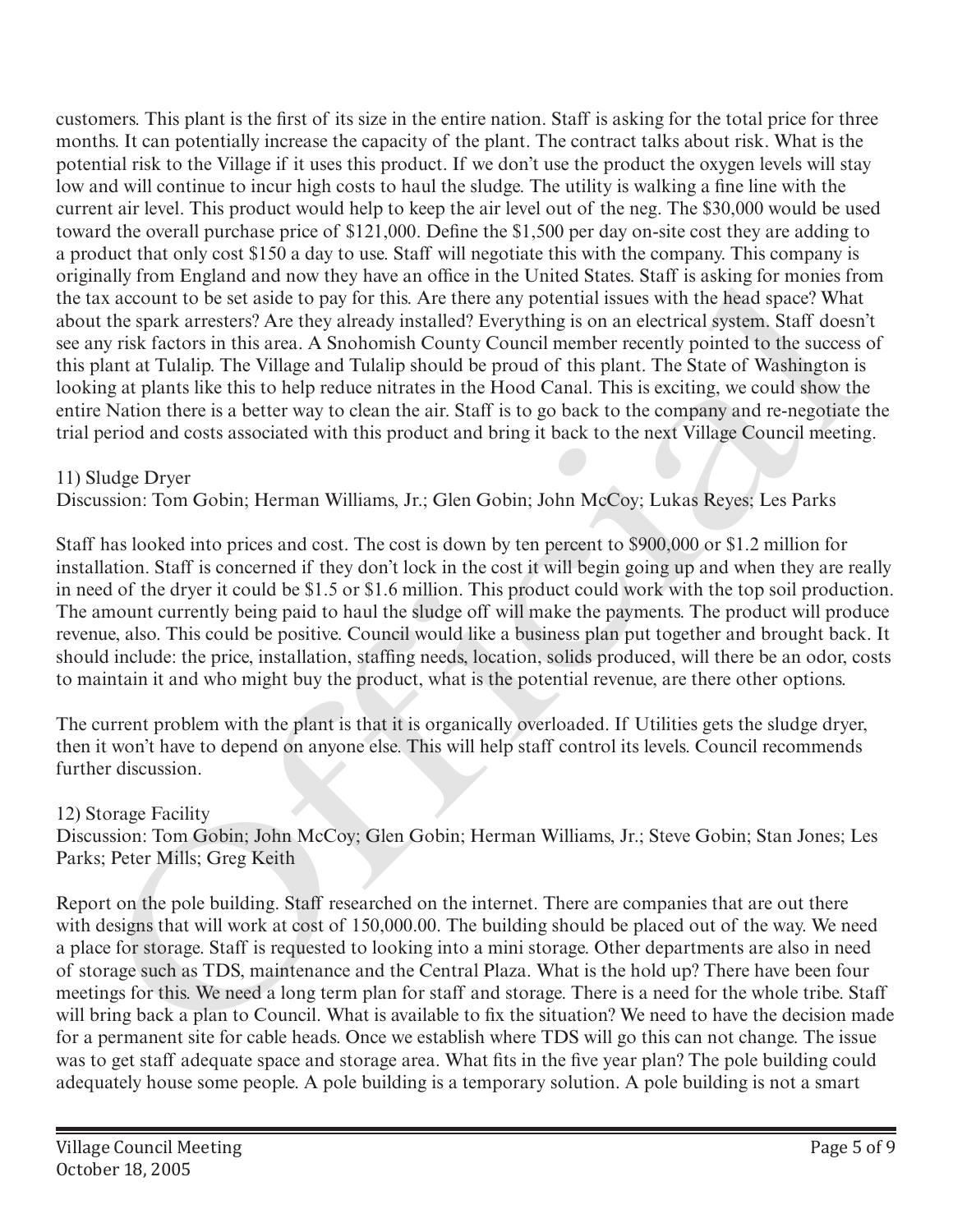move. We need something permanent. Council would like to see the plan done. The bunkers are not easily accessible. There has been nothing that the Staff or the BOD has done to hold this process up. Within two weeks staff can come up with a plan next to the MBR plant.

#### **Quil Ceda Village Administration**

13) Convenience Store Taxation Carried forward to the November Council meeting.

14) Restaurant Privilege Tax - No Exemption for Tribal Members Discussion: John McCoy; Glen Gobin; Les Parks; Nina Reece; Steve Gobin; Chuck James

The Council needs to make a motion clarifying their desire to tax tribal members. The previous discussions held a the public meeting states that tribal members would be exempt from this tax. The Board of Directors stated in their regular board meeting that tribal members were not exempt. The amendment to the tax code adopted at the July 17, 2005, meeting does not provide for an exemption to tribal members just the minutes reflect the desire to exempt tribal members.

## **Motion made by Glen Gobin that there is not exemption for Tribal Members on the Restaurant Privilege Tax to be implemented beginning November 1, 2005. It is to be applied to all customers at Tribal and Tribal Member owned businesses within Quil Ceda Village.**

## Seconded

Questions: When the tribe places a tax then it is imposed on all. The restaurants could give a discount. All tribal members benefit from the exemption that we have. We need to stick to taxing everyone. The convenience store tax has some items that could be taxed. This discussion is a good one since we are a government then we should be able to impose taxes. The tax is to place monies for the QCV maintenance and on- going operations of the municipality. Other governments and tribes impose these taxes. The discussion on the need to tax is important. The tribal liquor store collects a tax on non-tribal customers which is currently going to the State of Washington. The tribe is going to stop collecting a State imposed tax. Tribal businesses are not under the jurisdiction of the state. The restaurant tax is set to begin. The membership will question why they taxed in one area and not another. A discussion is needed for consistency. The Village Council and the tribal Board of Directors need to have this discussion. The tribal members should be informed and educated. It is important that we bring this to their attention. Carried totward to the November Council meeting.<br>Thi Restaurant Prividing Place Association for Tribial Members<br>This cassion is both McCoy; Glen Gobin; Les Parks; Nina Recce; Steve Gobin; Chuck James<br>The Council needs to m

# **Motion made by Les Parks to have staff work with the legal department to stop this Tribe from collecting taxes on behalf of the State of Washington. The legal department is to review the current Compact and made sure that the Tribe has not entered into this type of an agreement.**

Seconded

Questions: Council agrees on the concept. The language on the motion is clear for all boundaries. We may be bound by the compact.

3 For 0 Against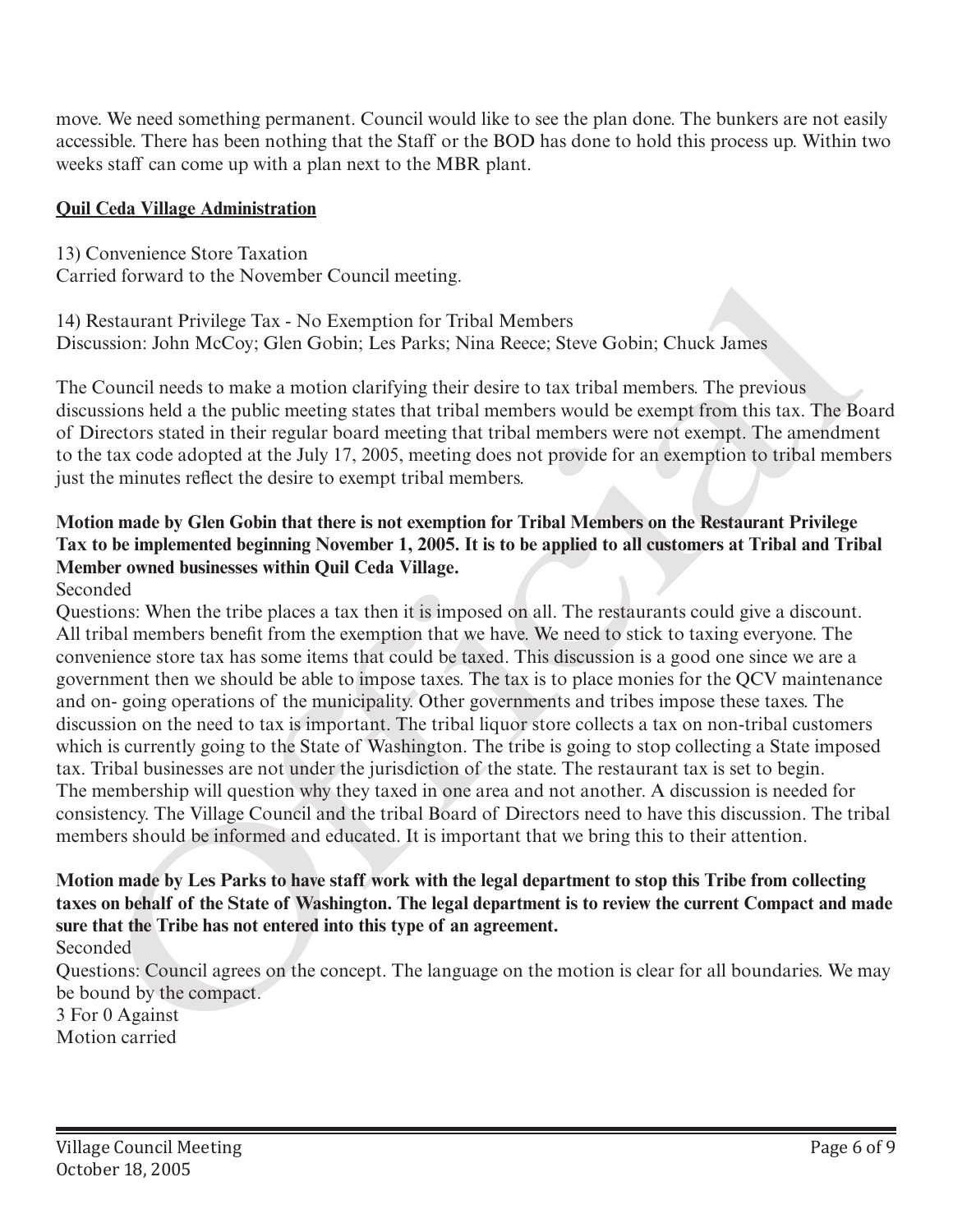## **Quil Ceda Village Economic Development Department**

15) 88th Street Overpass Plans

Discussion: Peter Mills, Les Parks, Glen Gobin, Chuck James, Mel Sheldon

An executive summary has been provided. The tribe's traffic consultant shows that a systematic expansion is needed for 88th. The tribes will work with Marysville, Snohomish County and the Department of Transportation. The summary shows three phases. The first phase is to put in two lanes to move traffic coming north into Quil Ceda Village. Staff is requesting the use of the \$675,000 that was set aside for engineering and design. The staff went out to eight area firms. Three of which the tribe has worked with on previous projects. Staff is would like to know if the Council Members would volunteer to help with ranking these firms. Treasurer verifies the funding has been set aside. Is a motion needed? Yes, a 2 part motion is needed. The figures are estimated. At the administration meeting, a consultant (Debritt) showed a presentation on traffic study. We need a presentation to show the traffic. How can we streamline traffic? Is the letter acceptable for the consultants? Three phases are too be put out. The projects can be done in phases. Council would like to know why design and engineer future phases. The needs of the area could change before we ever get to phase two. Why spend more money? sportation. Ine summary shows three pusases. The first phase is to put in two tans to move trame<br>eng north into Quil Ceda Village. Staff is requesting the use of the S675.000 that was set aside for<br>encering and design. The

#### **Motion made by Les Parks to allow Staff to proceed with the 88th Street Overpass design and engineering plans and to move this forward for approval and funding by the Tulalip Tribes Board of Directors.**  Seconded

Questions: north off ramp w/ extra lane and lighting. Does this also authorize the side walk expansion? This is to get ready to bring in all the other agencies. The tribe needs to access state and federal funds. Based on the environmental studies, staff recommends the revisions. The sidewalks will need to be rotated out for growth. If this is phased out, the proposal for the cost/ capacity will increase. Staff is requesting the Council obtain a motion to proceed with the design for the projects.

3 For 0 Against. Motion carried

## 16) 116th Street Overpass

Discussion: Peter Mills, Leo Joinette, Peter Mills; Les Parks; Mel Sheldon; Cal Taylor; John McCoy; Chuck James; Glen Gobin

Staff is working on the 116th project. A federal document is going out. Staff is working on obtaining federal funding. The Tribal 2004-05 allocation plans included funding for several projects. There is 250K that could be reallocated to the 116th project. \$167,488 from your strategic plan can be reallocated and taken out of the plan for South Power Center.

## **Motion made by Les Parks to move previously allocated funds from the 04-05 strategic plans to fund the 116th street project.**

## Seconded

Questions: Do all the funds come to the Village? Is this still a Tribal Council Issue? The Tribal Council spoke on these matters. It needs to be decided if this needs to go back to the Tribal Council. The Treasurer needs some involvement with this. The money needs to be available for the Village to do the projects that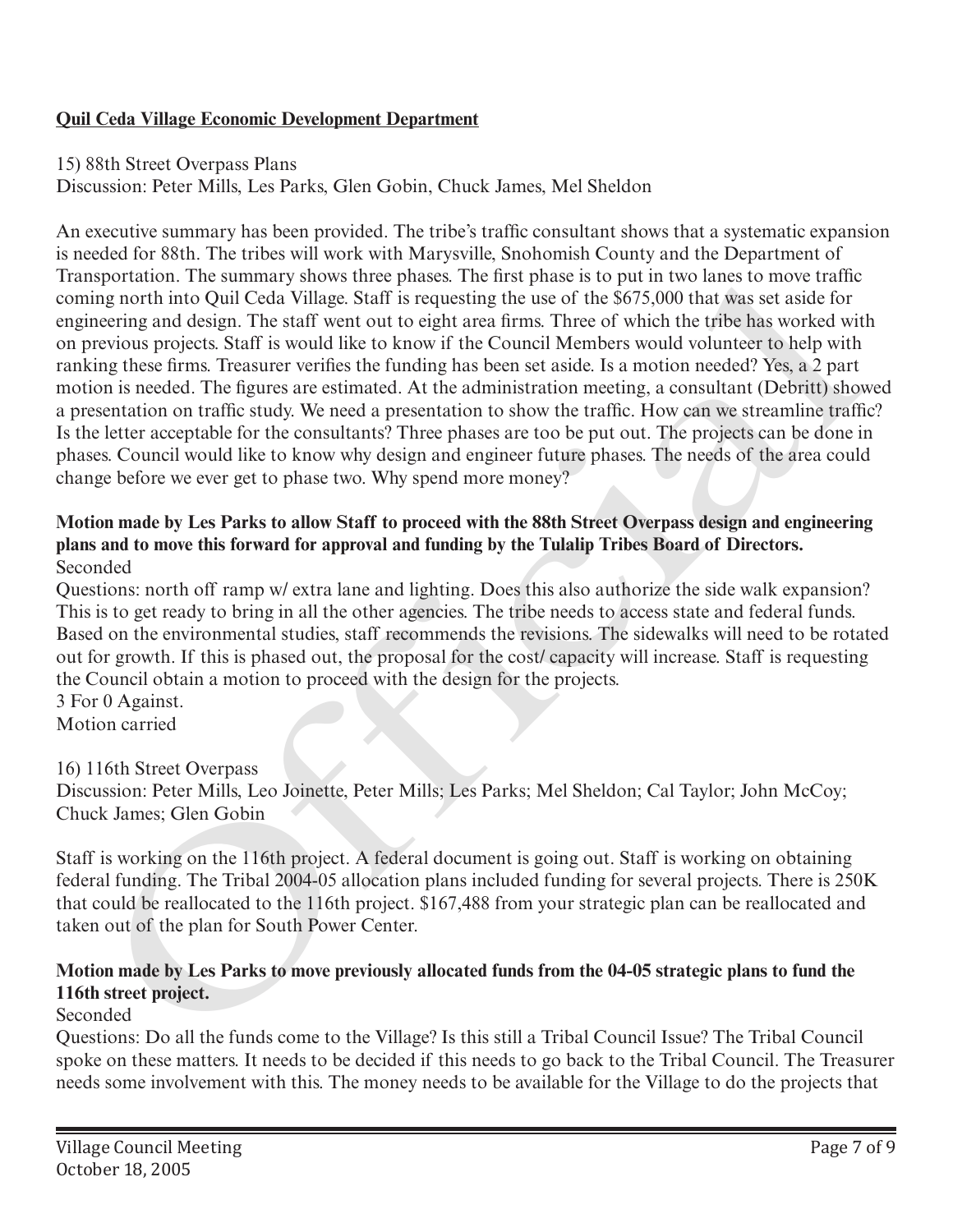have been previously approved by the Tribal Council. EFO believes the money needs to be kept in one central location. It simplifies the distribution process. When funds are spent for authorized line items, a resolution is done to move the money to the appropriate checking account to pay the expense. Council may need to reconsider the previous resolution which established a checking account for government affairs and special projects. The Village uses the same accounting software as the tribal government. Access to a review of the Village accounts is available to those who have the need to review them. If these projects have been approved, then send the money but if the Council is redefining the scope of the original allocation plan then the Tribal Council needs to be involved. This needs to be remanded back to the tribes.

## **Motion made by Glen Gobin to approve this at the Village level and send it up to the Tulalip Tribes for final approval.**

Seconded

Questions: A process needs to be put into place to be consistent within all the tribe. Every time things are sent back to the tribe it erodes the political structure of the Village. 3 For 0 Against Motion carried

17) Proposal from Larry Magnan for Hotel Professional Services Discussion: Peter Mills; Glen Gobin, Les Parks

The Hotel Project team asked Larry Magnan for his level expertise in hotel design along with gaming. A team was put together which included Mr. Magnum. Mr. Magnum is willing to offer his services for three months with a compensation package included in your packet. The Tribal Council will need final approval on this contract. Is it possible for the five Tribal Council members that are here to approve this at the Village level and ratify at the tribal level?

## **Motion made by Glen Gobin to move this contract forward for final approval to the Tulalip Board of Directors.**

Seconded Questions: The two TTT Board Members who are not here will be informed of this discussion. 3 For 0 Against Motion carried

18) Approved Contract with William Callin for the Hotel Discussion: Peter Mills; Glen Gobin; Chuck James; Les Parks; Patti Gobin, Debbie Posey, Mel Sheldon, Steve Gobin

Staff would like Council to move forward with building this team and bringing this individual on board. The team is still being built but it is moving forward. Three members should be available. Calendar of dates will be brought to Council. A marketing plan is being put together. Does the Council want to stay with internal marketing or should an external marketing company. The internal marketing staff are giving due diligence to this. They have not been given specific marching orders but they could be given to the internal staff to find some local expertise and experience. Be careful to separate this as a Tulalip hotel project not just a casino project. The tribe has a good idea who their customer is. Keep moving forward. ation pian then the Tribal Council needs to be involved. This needs to be remanded near to the Fri<br>
on made by Glen Gobin to approve this at the Village level and send it up to the Tulalip Tribes for the<br>
ord<br>
ord<br>
ord<br>
or